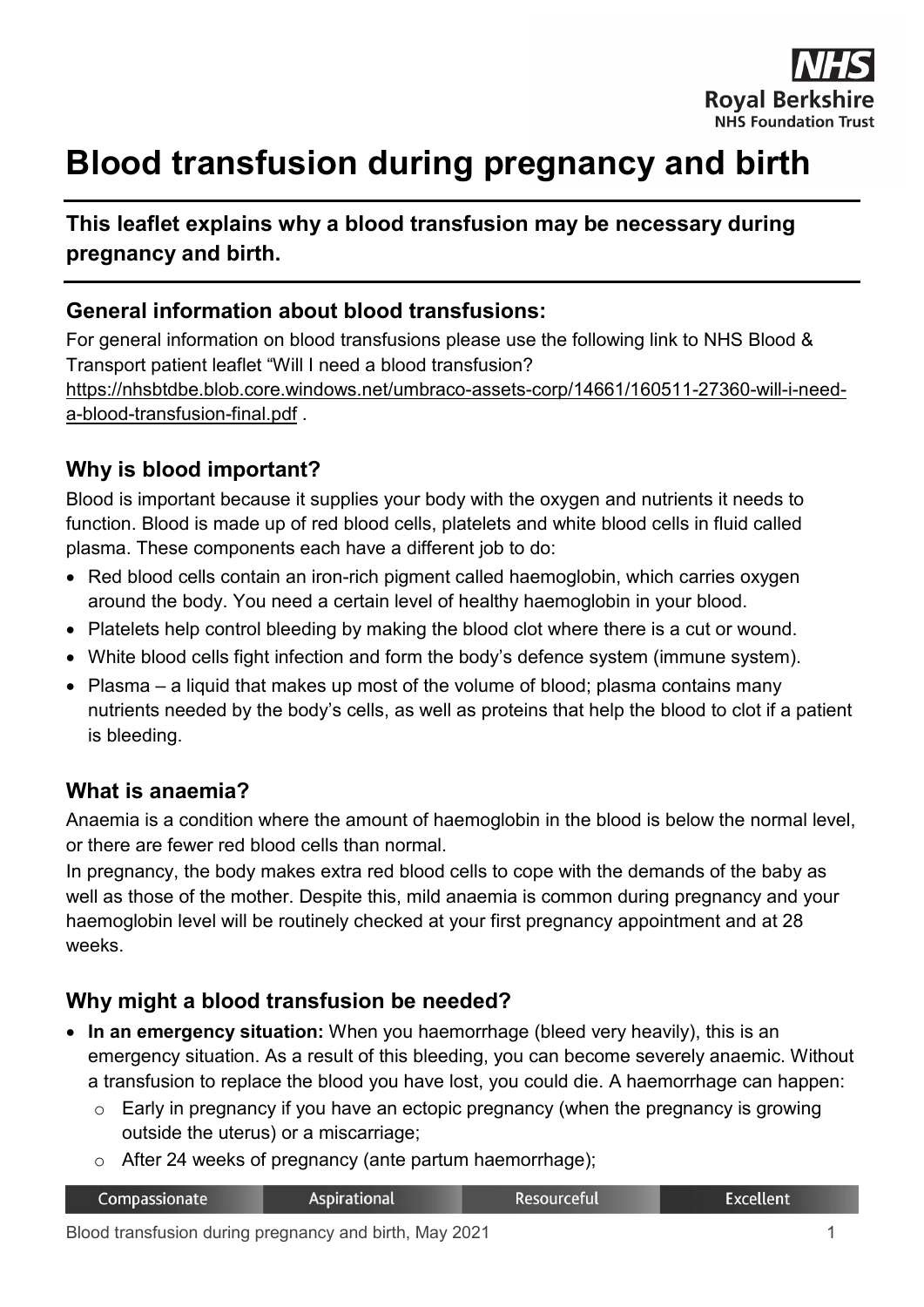- o During birth (intrapartum haemorrhage);
- o Immediately after birth (postpartum haemorrhage).

Even with excellent care in pregnancy and monitoring during labour, it is not possible to predict or detect every complication in time to prevent a life-threatening bleed. Surgical techniques and medication will be used to try to limit the need for a blood transfusion but a blood transfusion might be needed to save your life or to prevent serious harm to your health and your baby's health.

- **In a non-emergency situation:** You may also be offered a blood transfusion in a nonemergency situation when:
	- $\circ$  You have moderately severe anaemia in late pregnancy. There is a risk that, if you bleed even a small amount during birth, you may become severely anaemic.
	- o You have a blood condition, such as sickle cell disease or thalassaemia; it affects your body's ability to produce healthy haemoglobin. You have an increased risk of developing severe anaemia when you become pregnant.
	- o You have anaemia immediately after birth; you may be offered a blood transfusion, depending on your symptoms

# **Having a blood transfusion – how safe is the blood I get?**

Information can be found at: [http://www.blood.co.uk.](http://www.blood.co.uk/)

## **Making the decision to have a blood transfusion**

If a blood transfusion is recommended in a non-emergency situation, make sure you have all the information you need to make an informed decision. Ask for information about all your options. If you have any concerns about having a blood transfusion, speak with your obstetrician or midwife.

## **What happens in an emergency?**

In an emergency your doctors need to act immediately. Your obstetrician, anaesthetist and haematologist (a doctor who specialises in the treatment of diseases of the blood) will make an informed decision on your behalf for you to have a blood transfusion.

# **What if I want to refuse a blood transfusion?**

You may decide you do not want to have a blood transfusion. This may be because of personal reasons or because of religious beliefs.

During pregnancy you should be asked if you have any objections to having a blood transfusion. A management plan should be made for your pregnancy, labour and birth. If you make a decision to refuse a blood transfusion under any circumstance (usually due to religious beliefs) then you will need to meet with the anaesthetic and obstetric consultants. You will need to discuss your wishes in person and sign a special consent form that explains your wishes to refuse blood products. You need to be clear that you understand the potential consequences of

| Compassionate | Aspirational | Resourceful | Excellent |
|---------------|--------------|-------------|-----------|
|               |              |             |           |